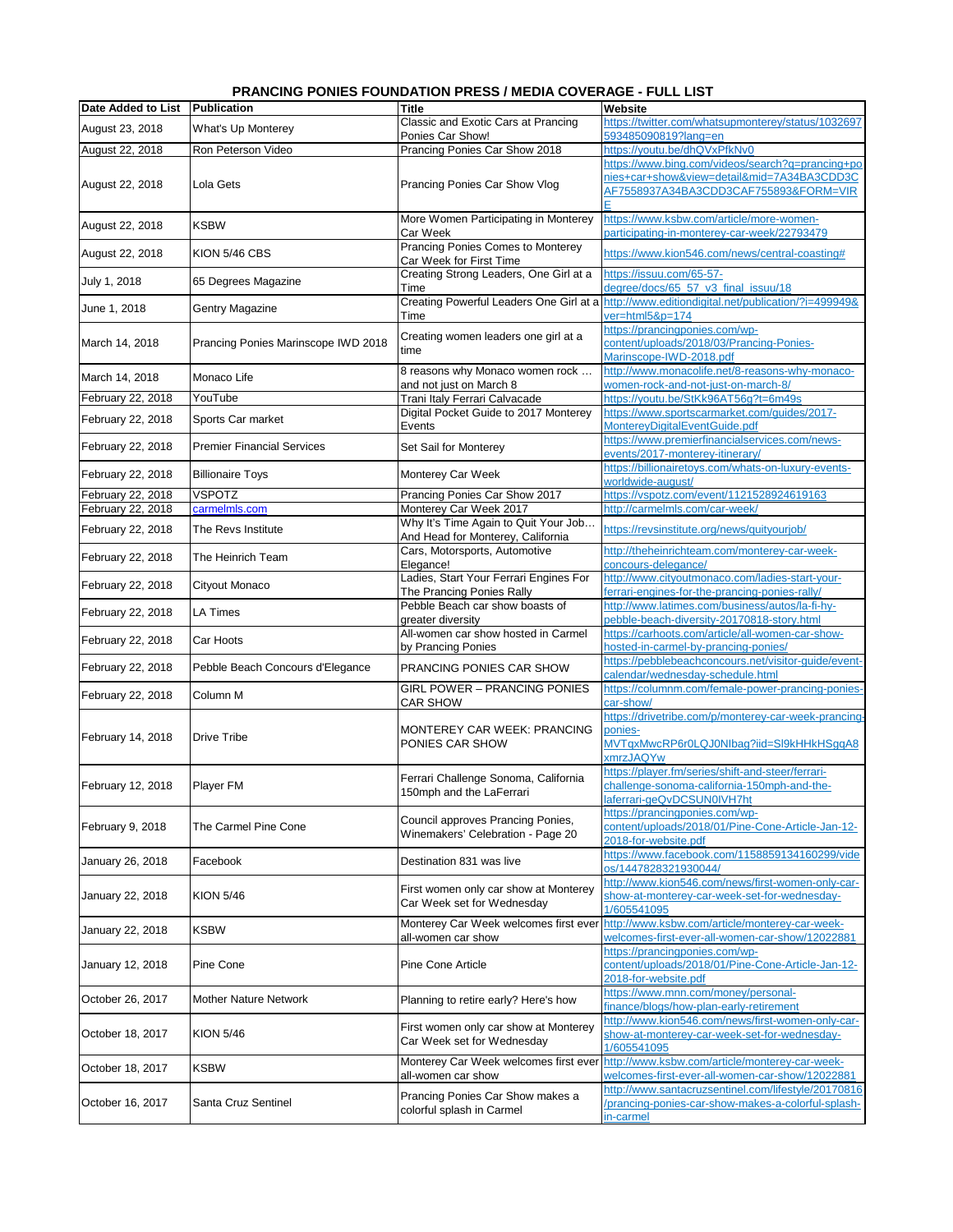## **PRANCING PONIES FOUNDATION PRESS / MEDIA COVERAGE - FULL LIST**

| Date Added to List   Publication |                                      | <b>Title</b>                                                                                                                            | Website                                                                                                                                                                                                                                                           |
|----------------------------------|--------------------------------------|-----------------------------------------------------------------------------------------------------------------------------------------|-------------------------------------------------------------------------------------------------------------------------------------------------------------------------------------------------------------------------------------------------------------------|
| October 16, 2017                 | Classic Cars                         | Prancing Ponies make their Monterey<br>debut                                                                                            | https://journal.classiccars.com/2017/08/18/prancing-<br>ponies-make-their-monterey-<br>debut/?utm_source=ClassicCars.com+Newsletter&u<br>tm_campaign=c5ff851a9c-<br>EMAIL_CAMPAIGN_2017_08_14&utm_medium=e<br>mail&utm_term=0_59461abf0d-c5ff851a9c-<br>162539509 |
| October 11, 2017                 | <b>Huffington Post</b>               | Women in Business Q&A: Chanterria<br>McGilbra, Founder, Prancing Ponies                                                                 | https://www.huffingtonpost.com/entry/59db31ece4b0<br>705dc79aa971                                                                                                                                                                                                 |
| August 14, 2017                  | <b>Market Wired</b>                  | Prancing Ponies Foundation to Hold<br>First All-Female Car Show at Monterey<br>Car Week                                                 | http://www.marketwired.com/press-release/-<br>2230025.htm                                                                                                                                                                                                         |
| August 14, 2017                  | Muscle Car News                      | Classic Car Week schedule                                                                                                               | https://muscle-car.ga/classic-car-week-schedule/                                                                                                                                                                                                                  |
| August 11, 2017                  | Carmel Pine Cone                     | Prancing Ponies get OK for Car Week<br>show                                                                                             | https://prancingponies.com/wp-<br>content/uploads/2017/08/Carmel-Pine-Cone-June-9-<br>2017-main-news.pdf                                                                                                                                                          |
| August 11, 2017                  | What's Up Monterey                   | PRANCING PONIES CAR SHOW                                                                                                                | https://whatsupmonterey.com/events/monterey-car-<br>week/prancing-ponies-car-show/1004                                                                                                                                                                            |
| August 11, 2017                  | <b>Prancing Ponies</b>               | Prancing Ponies Car Show Press<br>Release 2017                                                                                          | https://prancingponies.com/wp-<br>content/uploads/2017/08/Prancing-Ponies-Car-<br>Show-Press-Release-2017.pdf                                                                                                                                                     |
| August 11, 2017                  | <b>Monterey Herald</b>               | Classic Car Week schedule                                                                                                               | http://www.montereyherald.com/events/20170810/cl<br>assic-car-week-schedule                                                                                                                                                                                       |
| August 11, 2017                  | Classic Cars.com                     | All-women car show hosted in Carmel<br>by Prancing Ponies                                                                               | https://news.classiccars.com/women-car-show-<br>hosted-carmel-prancing-ponies/                                                                                                                                                                                    |
| August 10, 2017                  | Anne Thull - Fine Art Designs        | HISTORIC FIRST STEPS (ONCE<br><b>AGAIN) IN CARMEL</b>                                                                                   | https://prancingponies.com/wp-<br>content/uploads/2017/08/Anne-Thull-Article-on-<br>Prancing-Ponies-in-Cypress-Aug-2017-issue.pdf                                                                                                                                 |
| July 19, 2017                    | City Out Monaco                      | Ladies, Start Your Ferrari Engines For<br>The Prancing Ponies Rally                                                                     | http://www.cityoutmonaco.com/ladies-start-your-<br>ferrari-engines-for-the-prancing-ponies-rally/                                                                                                                                                                 |
| July 14, 2017                    | No Fenders                           | Females Racing in Men's World                                                                                                           | http://www.nofenders.net/2017/07/females-racing-in-<br>mens-world.html?m=1                                                                                                                                                                                        |
| July 12, 2017                    | <b>EIN News Desk</b>                 | Prancing Ponies Foundation Gearing<br>Up for First All-Female Ferrari Rally in<br>the US                                                | http://www.einnews.com/pr_news/336338402/pranci<br>ng-ponies-foundation-gearing-up-for-first-all-female-<br>ferrari-rally-in-the-us                                                                                                                               |
| July 3, 2017                     | Speedfreaks Radio                    | Ceiling, Trips and Future Success                                                                                                       | https://soundcloud.com/officialspeedfreaks/chanterri<br>a-mcgilba-on-ceilings-trips-future-success#t=0:00                                                                                                                                                         |
| July 3, 2017                     | <b>KCBS</b>                          | Prancing Ponies Leadership-Abroad<br>Academy and Rally Fundraiser #1                                                                    | https://youtu.be/KVB6sHTytX4                                                                                                                                                                                                                                      |
| July 3, 2017                     | <b>KCBS</b>                          | Prancing Ponies Leadership-Abroad<br>Academy and Rally Fundraiser #2                                                                    | https://voutu.be/Ucq0yKoF1fo                                                                                                                                                                                                                                      |
| May 25, 2017                     | San Francisco Chronicle              | Insider: Marin delights, from trail to town                                                                                             | http://www.sfchronicle.com/travel/article/Insider-<br>Marin-delights-from-trail-to-town-11156633.php                                                                                                                                                              |
| March 31, 2017                   | TOFM - The Official Ferrari Magazine | Ferraris on Parade                                                                                                                      | http://magazine.ferrari.com/en/events/2016/07/01/ne<br>ws/the_2016_ferrari_cavalcade_venice-12269/                                                                                                                                                                |
| March 27, 2017                   | Marin Magazine                       | Prancing Ponies Foundation Fundraiser                                                                                                   | http://digital.marinmagazine.com/marinmagazine/no<br>vember 2016/?pm=2&u1=friend&pg=20#pg20                                                                                                                                                                       |
| February 17, 2017                | The Best of Yachting                 | Prancing Ponies: A Mentor and Her<br>Ferrari Open the Doors to Travel and<br>Confidence for Young Girls                                 | https://www.linkedin.com/pulse/prancing-ponies-<br>mentor-her-ferrari-open-doors-travel-young-kl-<br>turner/                                                                                                                                                      |
| February 16, 2017                | San Francisco Chronicle              | First Leadership-Abroad Academy<br>Scholar                                                                                              | http://www.sfchronicle.com/style/article/A-bolt-from-<br>the-blue-in-2017-10838583.php                                                                                                                                                                            |
| November 10, 2016                | CarBuzz                              | Ferrari 458 Italia, One Of The Greatest<br>Ferraris Ever                                                                                | http://www.carbuzz.com/news/2016/11/4/Why-The-<br>Ferrari-458-Italia-Is-One-Of-The-Greatest-Ferraris-<br>Ever-7736266/                                                                                                                                            |
| September 28, 2016               | ChickDriven                          | Blog: First all-female Ferrari rally in the<br>U.S                                                                                      | http://chickdriven.com/female-rally-ferrari/                                                                                                                                                                                                                      |
| September 26, 2016               | Biz Women The Business Journals      | The first all-female Ferrari rally (Video)                                                                                              | http://www.bizjournals.com/bizwomen/news/out-of-<br>the-office/2016/08/watch-the-first-all-female-ferrari-<br>rally.html                                                                                                                                          |
| August 27, 2016                  | Marin Independent Journal            | Ferrari rally by Tiburon resident benefits<br>qirls                                                                                     | http://www.marinij.com/lifestyle/20160827/ferrari-<br>rally-by-tiburon-resident-benefits-girls                                                                                                                                                                    |
| August 17, 2016                  | <b>KSBW</b>                          | Prancing Ponies featured in coverage<br>for the 25th Anniversary Celebration of<br>the McCalls Motorworks Revival kicks<br>off car week | https://youtu.be/PTuSe2fPmQI                                                                                                                                                                                                                                      |
| August 10, 2016                  | <b>Bloomberg TV</b>                  | The First All-Female Ferrari Rally in the<br>U.S.                                                                                       | http://www.bloomberg.com/news/videos/2016-08-<br>10/first-u-s-all-female-ferrari-rally                                                                                                                                                                            |
| August 8, 2016                   | <b>Bloomberg Pursuits</b>            | Fast Cars, Powerful Women: The U.S.'s<br>First All-Female Ferrari Rally                                                                 | http://www.bloomberg.com/news/photo-essays/2016<br>08-08/riding-along-with-the-prancing-ponies-women-<br>only-ferrari-rally                                                                                                                                       |
| August 6, 2016                   | CarBuzz                              | This Is The First Ferrari Rally Where<br>Only Women Are Allowed To Drive                                                                | http://www.carbuzz.com/news/2016/8/6/This-Is-The-<br>First-Ferrari-Rally-Where-Only-Women-Are-Allowed-<br>To-Drive-7734858/                                                                                                                                       |